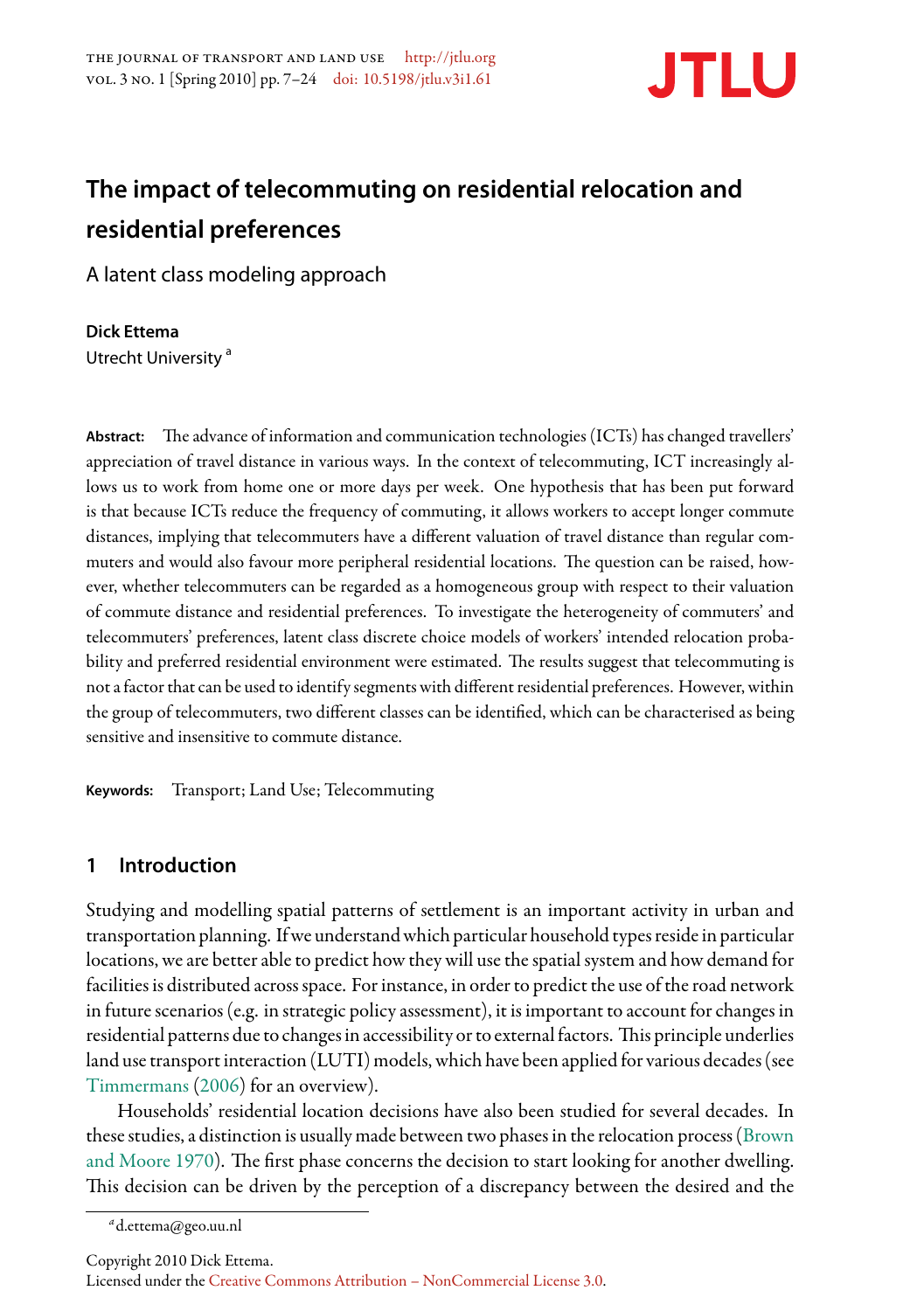actual residential situation. For instance, due to accepting a new job, commute distance can become too large; this may prompt the second phase of the relocation process, which is searching for a new dwelling. This process involves an inventory of available dwellings and the actual choice of a new dwelling. Over the years, remarkable stability is observed with respect to the factors that influence both decisions.

With respect to the decision to relocate, [Clark and Onaka](#page-16-1) ([1983](#page-16-1)) provide a useful framework that distinguishes between induced moves and adjustment moves. Adjustment moves are caused by a discrepancy between housing preferences and current housing situation, caused by changes in the housing market or institutional structure or gradual changes in household income or lifestyle. According to the meta-study by [Clark and Onaka](#page-16-1), accessibility plays a very limited role in such adjustment moves.

Induced moves are moves that are triggered by speciđc events, such as a change in household composition, household formation or dissolution, a drop in income, a change of work location, etc. that lead to a sudden change in the needs of a household. For instance, the birth of a child may lead to a need for an extra bedroom, which triggers the move to a larger dwelling. Although life cycle events are the most frequent source of induced moves, accessibility is also found to be a reason for induced moves in the context of job changes (for example, see [Bina](#page-16-2) [and Kockelman](#page-16-2) [2006](#page-16-2)). [Dökmeci and Berköz](#page-16-3)([2000\)](#page-16-3) đnd that accessibility to relatives may also be a reason for an induced move. It is noted that when accessibility plays a role in relocation decisions, it is expressed in terms of distance or travel time. Changes in travel costs, e.g. due to the introduction of road pricing, have been found to have a limited effect on households' relocation probability([Arentze and Timmermans](#page-16-4) [2007;](#page-16-4) [Tillema](#page-17-1) *et al.* [2010b\)](#page-17-1).

Also with respect to residential preferences, factors influencing residential location choice areremarkably stable ([Bhat and Guo](#page-16-5) [2004](#page-16-5); [Guo and Bhat](#page-16-6) [2007;](#page-16-6) [Molin and Timmermans](#page-17-2) [2003;](#page-17-2) [Walker and Li](#page-17-3) [2007](#page-17-3)). These factors include housing attributes (rent or price, type of dwelling, size of the dwelling and lot, number of rooms, tenure), neighbourhood attributes (percentage of homeowners, density, presence of schools and facilities, age of neighbourhood, ethnic composition), and attributes related to accessibility (accessibility of stores and schools, commute time). Some of these characteristics usually interact with household characteristics. For instance, the effect of price/rent depends on household income, and the effect of the availability of a garden is related to the presence of children. The effect of accessibility strongly depends on the deđnition used. General accessibility measures—such as the number of stores that can be reached or the distance to public transport facilities—have a minor effect on residential lo-cation decisions [\(Molin and Timmermans](#page-17-2) [2003](#page-17-2)). The commute distance, however, invariably has a signiđcant effect on the residential location decision [\(Tillema](#page-17-4) *et al.* [2010a](#page-17-4)). [Mok](#page-17-5) [\(2007\)](#page-17-5) shows that as the proportion of couples in which both members are wage earners has increased, residential location has been increasingly chosen based on proximity to both workplaces. The acceptability of a particular commute distance in this respect depends on the income of each partner.

Having noted the relative stability of factors determining residential patterns, it should also be noted that the relative importance of these factors is not necessarily constant across contexts. With respect to the importance of accessibility for the decision to move and the residential location decision, the development of information and communication technologies (ICTs) may change the valuation of the commute distance and thereby its importance as a factor for relocation and residential location choice. The objective of this paper is to explore how and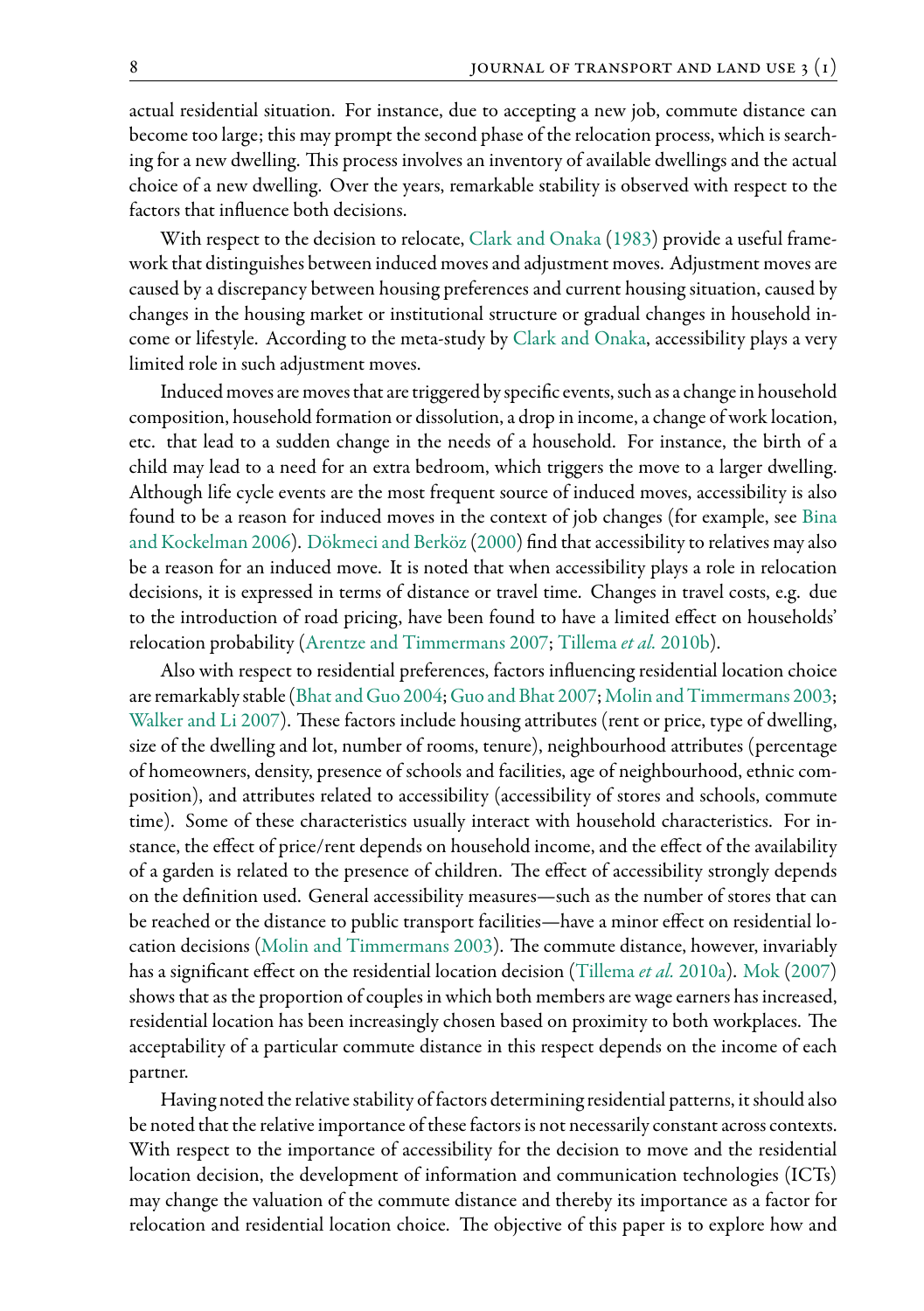to what extent ICTs influence locational preferences, with a focus on telecommuting. To this end, latent class models will be estimated of both commuters' and telecommuters' relocation propensity and locational preferences.

This paper is organised as follows. Section 2 discusses theoretical notions regarding the relationship between ICTs, travel, and locational preferences. Section 3 outlines the study design and methodology. Section 4 describes that data that was used to empirically verify the hypotheses. Section 5 discusses the estimation results, followed by conclusions and avenues for further research in Section 6.

#### **2 ICTs, travel, and locational preferences**

Given that travel implications are an important factor in residential location decisions, the impact of ICTs on residential preferences is likely to be via travel. In this respect, the following notions are important.

First, various ICTs may increase individuals' options to use travel time more pleasantly or more productively [\(Kenyon and Lyons](#page-16-7) [2007\)](#page-16-7). In this respect, one may think of mobile phones making it possible to use travel timefor communication, laptop computers allowing one to work while travelling in public transport, and portable DVD and audio players allowing one to enjoy entertainment while travelling. Empirical evidence([Ettema and Verschuren](#page-16-8) [2007\)](#page-16-8) suggests that such ICT options may indeed affect individuals' travel time valuation. In particular, it may be hypothesized that if travel time can be used more productively or pleasantly, individuals are willing to accept longer commute times and to accept dwellings that are farther away from the work location. This would extend the choice set of potential residential areas with areas that would otherwise not be feasible—for instance, rural areas with lower accessibility but with an attractive environment.

A second effect of ICTs is that they have fundamentally changed the relationship between locations and activities [\(Couclelis](#page-16-9) [2003\)](#page-16-9). Whereas in the pre-ICT age many activities (working, shopping) were tied to particular locations, today the relationship between locations and activities has become much more loosely deđned. ICTs allow access to many services and to information on virtually every location at any time, giving users options to work and shop outside of the traditional locations and time slots. In the domain of work, ICTs have contributed to the increase of telecommuting, meaning that individuals work from home one or more days per week during which time they communicate with colleagues by telephone and Internet. Over the past years, the share of telecommuters has increased considerably. For instance, the share of professionals in Dutch đrms working occasionally from home is now 51% [\(Ernst & Young](#page-16-10)). Given that commute time is a relevant factor in residential location decisions, it is likely that telecommuting will affect the importance of commute distance in residential location decisions. In particular, assuming that workers have a given multi-day (say weekly) time budget available for commuting, lowering the commute frequency through telecommuting will make longer commute distances acceptable, leading to new areas becoming feasible residential locations.

To date, however, the effect of telecommuting on residential location decisions has hardly been investigated([Mokhtarian](#page-17-6) *et al.* [2004\)](#page-17-6). However, the few empirical studies in this area [\(Mokhtarian](#page-17-6) *et al.* [2004;](#page-17-6) [Muhammad](#page-17-7) *et al.* [2007](#page-17-7); [van Reisen](#page-17-8) [1997\)](#page-17-8) indicate that telecommuters have longer commute distances than non-telecommuters, suggesting a different treatment of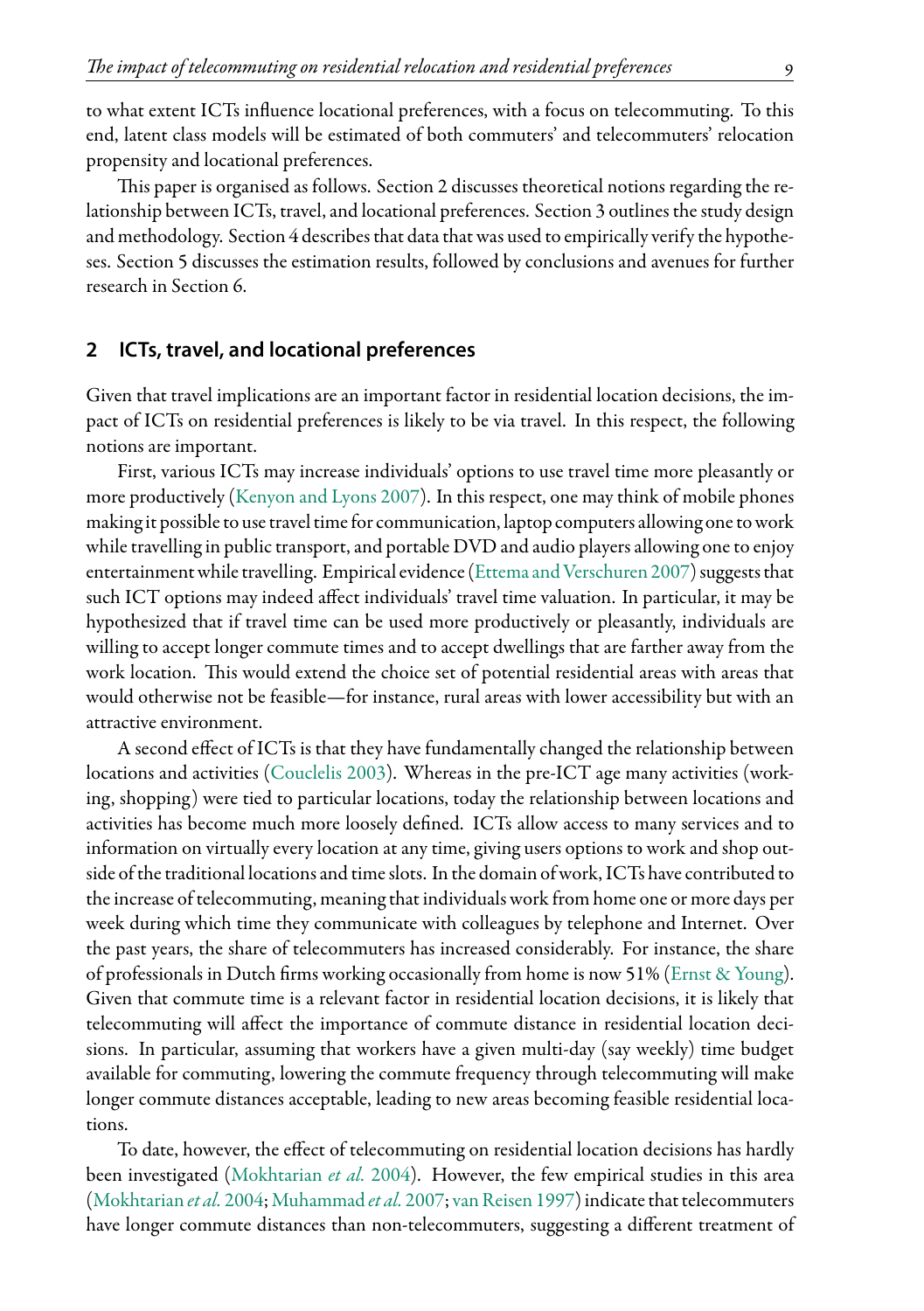travel time. At the same time, it is noted that telecommuting exists in various forms, and that not all forms of telecommuting necessarily reduce travel distance (e.g. working at home in the morning to avoid congestion and working in the office in the afternoon; see [Lyons and Jones](#page-17-9) [2006\)](#page-17-9). This study defines telecommuting as working from home during the whole day, one or more days per week, so that one avoids travelling on these days. It is noted that while ICTs may facilitate telecommuting, they are not a prerequisite, implying that also working from home without the support from telephone and Internet is regarded as telecommuting. In the remainder of this paper, we will term workers who work from home one or more days per week, either using ICTs or not, telecommuters, as opposed to workers who only work in the workplace, who are termed commuters.

Recalling that commute distance can play a role in both the decision to move and the residential location decision, it is noted that telecommuting as deđned above can affect the residential (re)location process in different ways. In this respect, different hypotheses can be formulated (see [Muhammad](#page-17-7) *et al.* [2007](#page-17-7)).

The first assumption would be that the telecommuting decision is independent of the residential location decision. This would imply that individuals decide to telecommute for reasons of work or household organisation or to postpone departure until congestion has disappeared, and not in order to reduce the negative effects of a long commute time by lowering the frequency of commuting.

A second hypothesis would be that telecommuting is used as a tool to reduce the negative effects of a long commute time resulting from a job or residential relocation, in anticipation of finding a residence closer to the work location (or a job closer to the residence). According to this reasoning, telecommuting is a temporary solution, suggesting that telecommuters are more likely to relocate. However, since telecommuting is only adopted to overcome a long commute, this hypothesis implies that telecommuters by and large have the same residential preferences as non-telecommuters.

A third hypothesis would be that the telecommuting decision is an integral part of households' work and mobility organisation. In this view, telecommuting is regarded as a way to deal with a longer commute time, allowing one to live in a more rural environment or closer to friends or relatives. Thus telecommuters prefer a situation with a longer commute (made tolerable through telecommuting) and an attractive residential environment over a situation with a shorter commute distance but in a less attractive residential setting. Telecommuting, then, is a more permanent state, suggesting that telecommuters are not more likely to relocate—but also suggesting that they have different residential preferences than commuters. For instance, telecommuters may be more likely to prefer living in peripheral areas, with (on average) a longer travel distance to employment but with a more attractive natural environment.

Underlying these three hypotheses is an assumption that households' decisions about relocation are not constrained, i.e. that a desire to decrease the commute distance can be realised via relocation. In reality, however, đnancial or personal constraints may prevent households from relocating in the short-term, even if they would prefer a shorter commute distance. This constrained group can be expected to have similar residential preferences as non-telecommuters, while not having the intention to relocate. The implication of such constraints would be that a desire to decrease commute distance, as in the second hypothesis, cannot be overt in the form of a decision to move. The above hypotheses can be tested by investigating commuters' and telecommuters' intentions to relocate as well as their residential preferences. A previous pa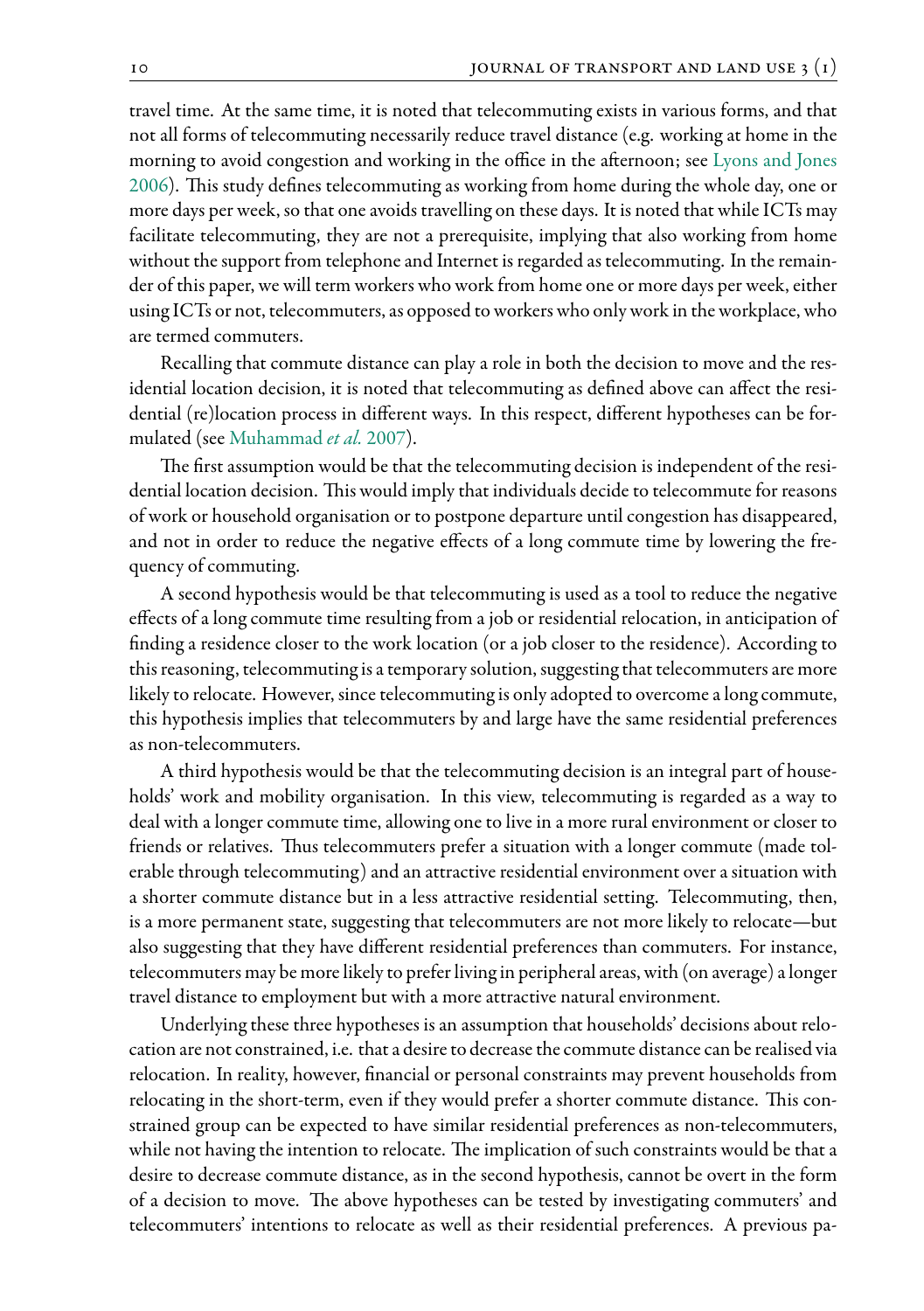per by [Muhammad](#page-17-7) *et al.* ([2007](#page-17-7)) explored the above hypotheses by carrying out multivariate analyses of relocation probability and residential location type in which telecommuting status was used as an explanatory factor. These analyses suggested that telecommuters are not more likely to relocate than non-telecommuters, and that their locational preferences might differ slightly from the preferences of non-telecommuters. This would support the third hypothesis. It should be noted, however, that that [Muhammad](#page-17-7) *et al.* treated telecommuting as a single factor, assuming that the effect of telecommuting and motivations to telecommute were uniform for everyone. In reality, however, it is likely that considerable heterogeneity exists between telecommuters with respect to their motivations and residential preferences, as indicated by the example of [Lyons and Jones](#page-17-9) [\(2006\)](#page-17-9).

Several studies have been carried out indicating that heterogeneity in residential preferences exists and that it cannot be explained by socio-demographic and spatial characteristics. [Tillema](#page-17-4)*et al.*[\(2010a\)](#page-17-4) used a mixed logit model to demonstrate the existence of unobserved heterogeneity with respect to commute time valuations in residential location choice. [Walker and](#page-17-3) [Li](#page-17-3) ([2007](#page-17-3)) used a latent class model to demonstrate the existence of different classes of households, each holding different preferences toward the residential situation. These classes were deđned in terms of household characteristics, such as income, occupation and life cycle. An alternative approach was taken by [Bagley](#page-16-11) *et al.* ([2002\)](#page-16-11), who used an attitudinal survey to characterise households' lifestyles, which was used to explain residential preferences.

Given that households' residential preferences in general are found to be heterogeneous, this paper further explores heterogeneity with respect to the effect of telecommuting on residential location preferences. In particular, it is assumed that the motivations for telecommuting may differ between households, according to the above hypotheses, resulting in different valuations of commute distance, different relocation probabilities, and different residential preferences. A related issue is whether heterogeneity that exists with respect to residential preferences in general—and the valuation of commute distance in particular—differs between commuters and telecommuters. That is to say: are classes with particular preferences related to telecommuting status or not?

Answering these questions is important in order to properly assess the effect of telecommuting on residential location patterns and commute distances. To this end, using the Dutch WBO database, latent class models are estimated in order to investigate:

- whether different classes of commuters exist, which differ with respect to their likelihood of relocation and residential preferences;
- whether these classes correlate with telecommuting status;
- whether these classes can be characterised by specific socio-demographic or spatial characteristics.

## **3 Study design and methodology**

The purpose of this study is to investigate heterogeneity in the residential preferences of commuters and telecommuters. We hypothesise that this heterogeneity may be observed both in the decision whether or not to relocate (the relocation probability) and the preference for a particular residential area type. Building on the three hypotheses formulated in the introduction,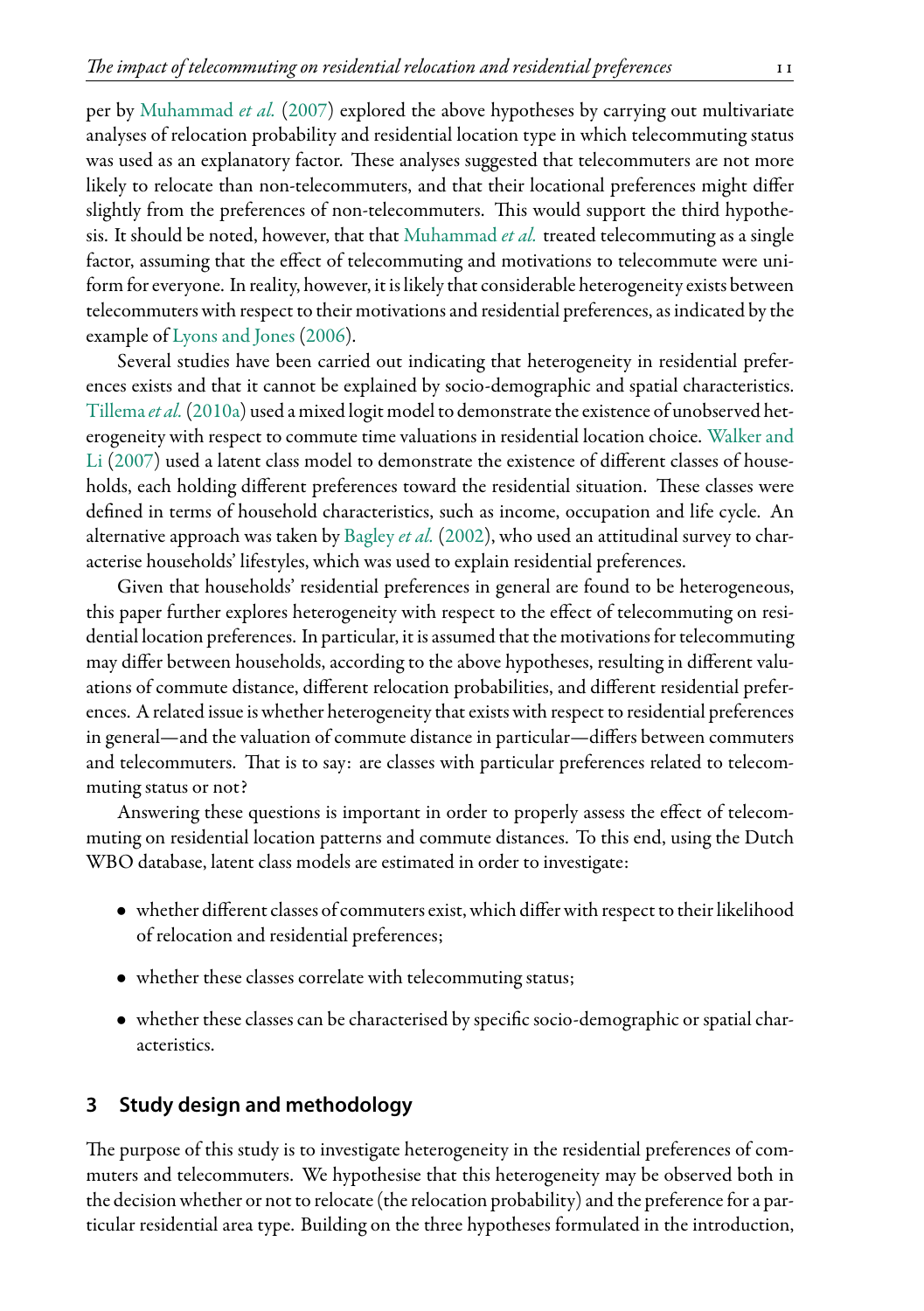we can formulate speciđc hypotheses with respect to the relocation probability and residential preference.

 $H1:$  Telecommuting is adopted for organisational reasons (e.g. combining work and household tasks) and not to avoid travelling. This would imply that telecommuters and non-telecommuters are equally likely to relocate, and that the two groups have similar preferences for particular areas.

H2: Telecommuting is used as a tool to reduce the negative effects of a long commute time resulting from a job or residential relocation, in anticipation of đnding a residence closer to the work location (or a job closer to the residence). This would imply that telecommuters are more likely to relocate, but that they would have (by and large) the same residential preferences as non-telecommuters.

H3: The telecommuting decision is an integral part of a household's work and mobility organisation. In this view, telecommuting may be regarded as a way to deal with a longer commute time, allowing one to live in a more rural environment or closer to friends or relatives. Telecommuting, then, is a more permanent state, suggesting that telecommuters are not more likely to relocate but have different residential preferences.

We will investigate these hypotheses by estimating latent class discrete choice models of intended relocation and intended residential area type choice. We focus on intended behaviours because the hypotheses we want to test are formulated in terms of intentions and preferences. For instance, focusing on observed relocation behaviour would make it very difficult to distinguish between telecommuters who see their commuting status as a temporary state (with intention to relocate) and those who see it as a permanent state (without intention to relocate). Also, focusing on the currently preferred residential area type (instead of the actual residential area type) will yield a better insight into current preferences, as discrepancies may exist between the preferred and the actual residential setting([Clark and Onaka](#page-16-1) [1983\)](#page-16-1).

In these models, telecommuting status serves as an explanatory variable together with sociodemographic and spatial variables. Latent class models are useful because they can distinguish different classes with speciđc preferences. By estimating models for all commuters and for telecommuters only, it is possible to determine whether classes having particular preferences differ with respect to telecommuting status, and which classes of telecommuters can be identified.

Latent class discrete choice models consist of two components [\(Walker and Li](#page-17-3) [2007](#page-17-3)): a class membership model describing the probability of falling into a particular latent class of decision makers, and a class-speciđc choice model describing the choice behaviour of each class. The class membership model describes the probability of falling into class s, given a vector of characteristics of the decision maker  $(X)$ . In this study, we assume that the class membership model is a multinomial logit (MNL) model, such that:

$$
P(s\bar{X}) = \frac{\exp(U_s)}{\sum_{t=1}^{T} \exp(U_t)}
$$
(1)

where

$$
U_s = \sum_m \beta_{sm} X_m \tag{2}
$$

where  $X_m$  is the *m*-th characteristic of the decision maker, and  $\beta_{sm}$  is a parameter that expresses the impact of characteristic  $X_m$  on the probability of falling into class *s*. The utility of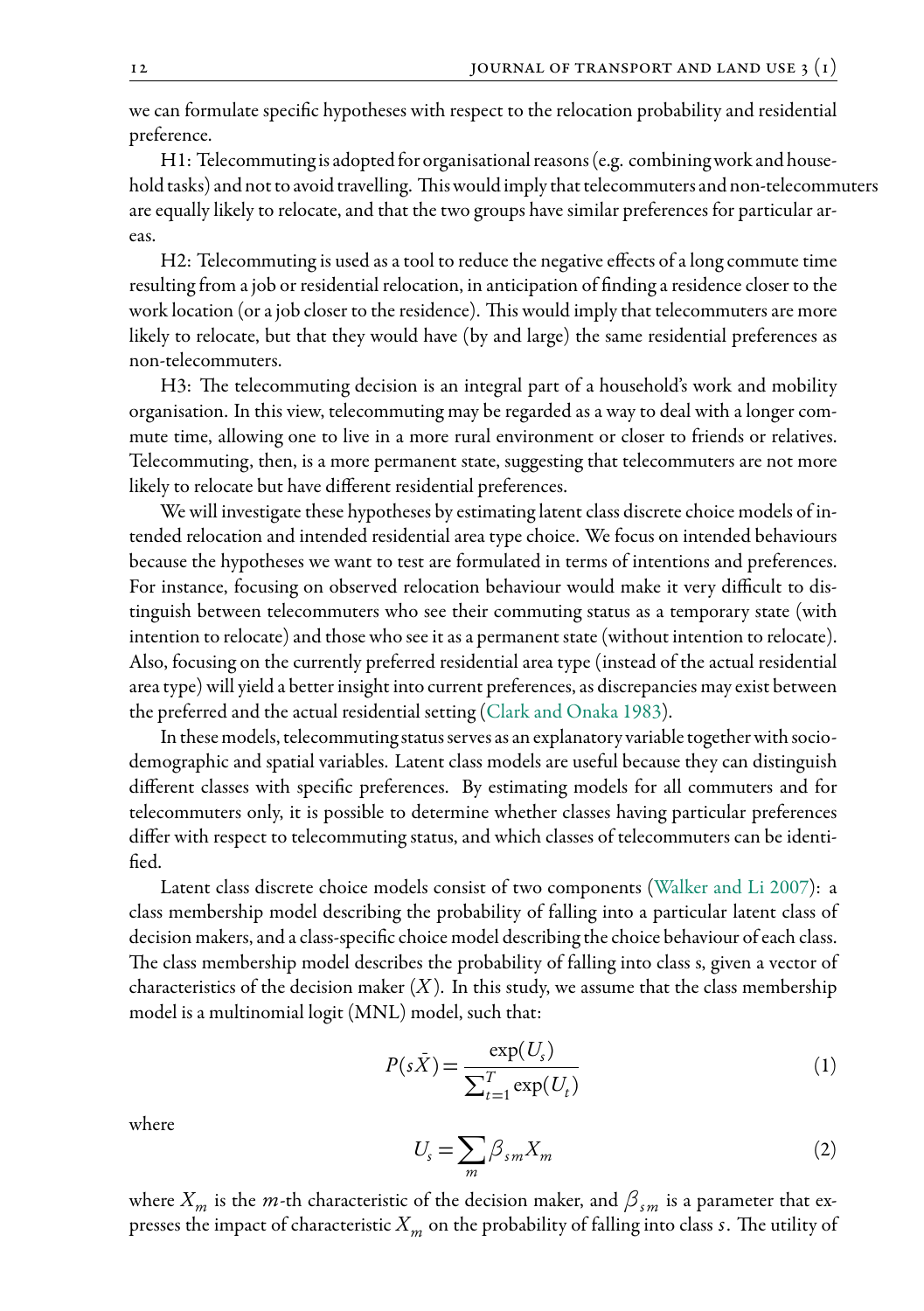one of the classes is defined as  $U_s = 0$  so that it serves as a reference category. The class-specific choice model expresses the probability of choosing alternative *i* given that one falls into class *s* and is deđned as:

$$
P(i\bar{Y}_i, s) = \frac{\exp(U_i)}{\sum_{j=1}^J \exp(U_j)}
$$
\n<sup>(3)</sup>

where  $Y_i$  is a vector of characteristics of choice alternative  $i$  (e.g. a residential area type) and

$$
U_i = \sum_k Y_{ik} \gamma_{ik}, \tag{4}
$$

Since class s is a latent concept that cannot be observed in reality, the class membership model and the class-speciđc choice models are estimated simultaneously, maximising the goodnessof-đt according to the latent class choice model:

$$
P(i\bar{X}_n Y_i) = \sum_{s=1}^{S} P(i\bar{Y}_i, s) P(s\bar{X}_n)
$$
 (5)

An important issue when specifying a latent class choice model is the specification of the variables in the latent class membership model. Since our objective is to investigate heterogeneity in the effects of telecommuting, we decided to use work-organisation variables as explanatory variables of the class-speciđc models of relocation probability and location type choice. These variables include employment status (full-time or part-time worker), commute distance, and telecommuting status. The explanatory variables of the class membership models are sociodemographic characteristics, such that the resulting classes can be interpreted in terms of sociodemographic classes.

To investigate heterogeneity in the effects of telecommuting, two approaches were followed. First, models were estimated for a sample of both telecommuters and non-telecommuters. By including telecommuting as an explanatory variable in the class membership model, it is possible to investigate whether the relocation probability and residential preferences of telecommuters differfrom those of non-telecommuters and whether this coincides with different classes. Second, models were estimated for a subsample consisting only of telecommuters. In this case, the resulting classes can be interpreted directly as classes in which relocation probability and residential preferences differ, representing heterogeneity in the effect of telecommuting. The estimated models and their explanatory variables are summarised in Table 1. It is noted that the explanatory variables also include characteristics of the working partner (commute status and commute distance) although a portion the respondents do not have working partners. This implies that the variable should be interpreted as an interaction variable (i.e. interacting with a dummy that takes 1 if the respondent has a working partner and 0 otherwise). Thus, the estimated coefficient expresses the effect of partners' commute status and commute distance, given that a working partner is present. It is also noted that the estimations are based on a data set of housing preferences, implying that certain potentially interesting variables—such as commute mode and vehicle availability—were not available. Further, we have regarded the relocation and area type choice as household decisions, implying that characteristics of the individual respondent (such as gender) are of less importance. Nevertheless, we have included characteristics that give information about the socio-economic status of the household (age, education) and relevant household characteristics such as household composition.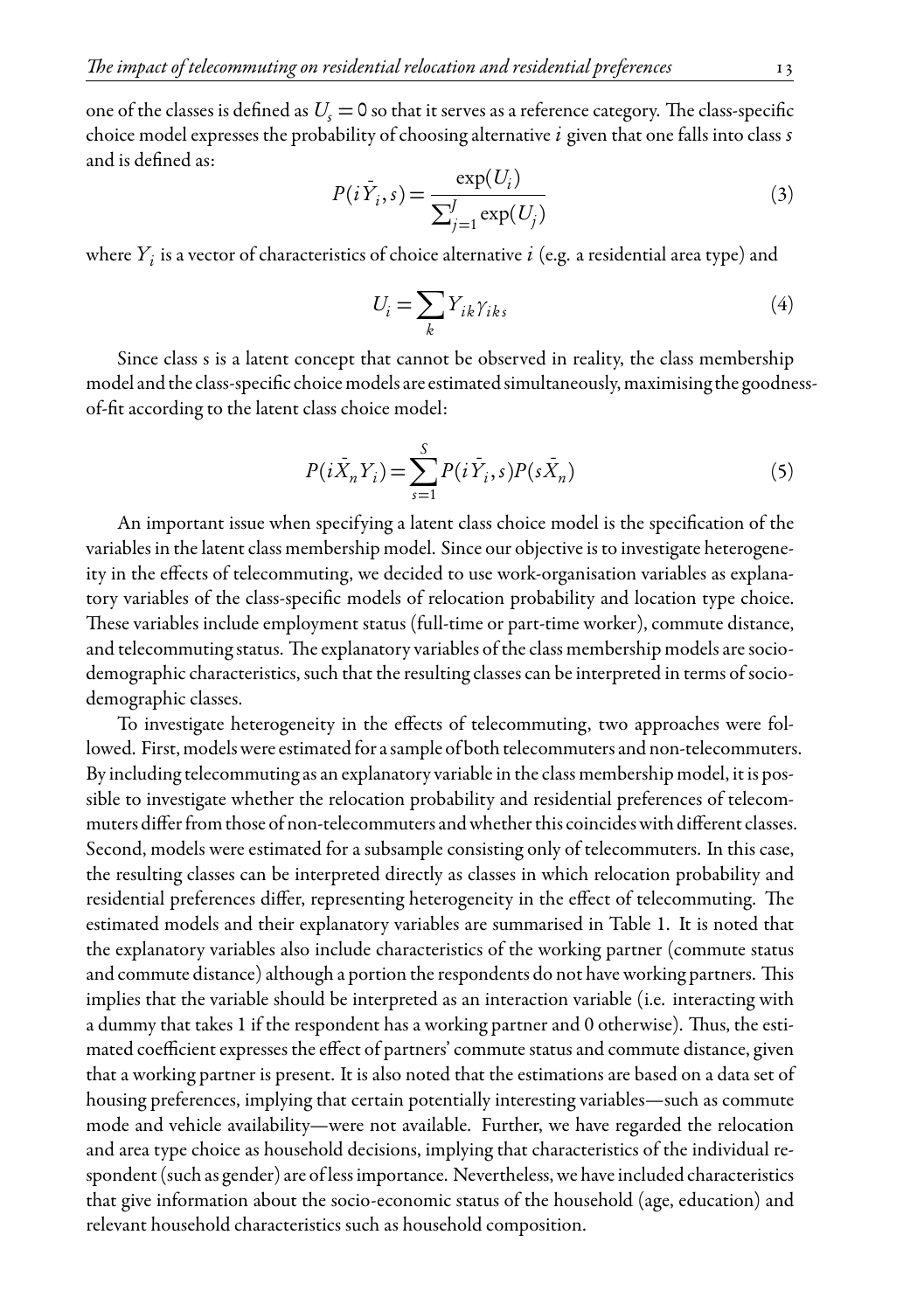|                               | Variables in choice model                                                                                              | Variables in class membership<br>model                                                                                 |
|-------------------------------|------------------------------------------------------------------------------------------------------------------------|------------------------------------------------------------------------------------------------------------------------|
| Relocation probability model: |                                                                                                                        |                                                                                                                        |
| All commuters                 | Commute distance respondent<br>Commute distance partner<br>Working status partner                                      | Area type<br>Homeowner<br>Income<br>Age class<br>Education<br>Working status (full-/part-time)<br>Telecommuting status |
| Telecommuters                 | Commute distance respondent<br>Commute distance partner<br>Working status partner                                      | Area type<br>Homeowner<br>Income<br>Age class<br>Presence of children in household<br>Relocation history               |
| Residential area type model:  |                                                                                                                        |                                                                                                                        |
| All commuters                 | Commute distance respondent<br>Commute distance partner<br>Working status partner<br>Presence of children in household | Area type<br>Age class<br>Working status (full-/part-time)<br>Telecommuting status                                     |
| Telecommuters                 | Commute distance respondent<br>Commute distance partner<br>Working status partner<br>Presence of children in household | Income class<br>Area type<br>Age class                                                                                 |

**Table 1:** Explanatory variables in latent class models.

#### **4 Data and sample**

Data in the WBO database is collected in the Netherlands every four years. The database exhaustively covers variables that relate to households' residential preferences. Apart from a variety of socio-demographic data such as income, education, ethnicity, age, household composition etc., it includes detailed questions about the current residential situation (such as type of dwelling, costs, and satisfaction with the dwelling and the environment), the residential history (timing and motivation of the previous relocation), and questions about relocation plans (likelihood of a relocation within two years, reasons for a planned relocation, and the preferred type of dwelling and neighbourhood). In addition, respondents are asked whether or not they work one or more days per week from home, which is used to classify workers into commuters and telecommuters as discussed previously.

ăe 2002 WBO data set, which was used in this study, covers about 90,000 households throughout the Netherlands. The WBO records data on both the head of the household and the partner. With respect to analysing the effect of telecommuting, we have focused on the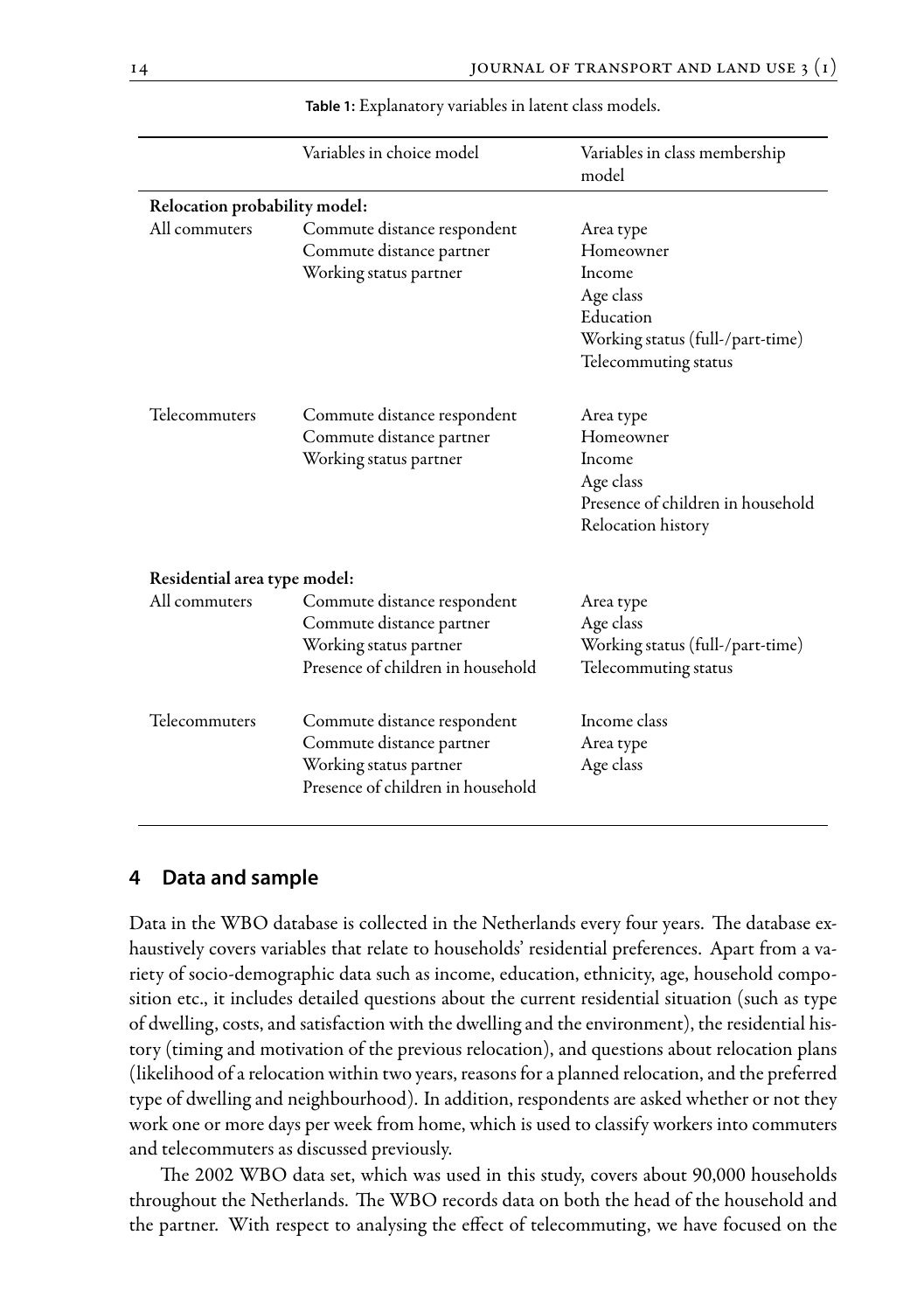head of the household as being a telecommuter or not. Since we are interested in comparing telecommuters and commuters, our analysis only includes households in which the head of the household is working. This selection results in 39,969 households, of which 2,930 (7.3%) have a telecommuting head. In the case of double-income households, the partner of the head may either commute or telecommute. Table 2 gives the distribution of commuting/telecommuting across spouses. It appears that if the head telecommutes, the partner is more likely to telecommute. However, most telecommuters in this data set have a non-telecommuting partner.

| Main respondent | Single |                                   | Partner |      |
|-----------------|--------|-----------------------------------|---------|------|
|                 |        | Telecommuter Commuter Do not work |         |      |
| Telecommuter    | 22.5   | 16.2                              | 43.3    | 18.0 |
| Commuter        | 26.7   | 4.2                               | 44.3    | 24.8 |
| Overall         | 26.4   | 51                                | 44.2    | 24.3 |

**Table 2:** Composition of households: Commuters and telecommuters (percentages).

With respect to the presence of children, the differences are small, although telecommuters tend to have children younger than 12. This may point toward telecommuting as a means to combine work with childcare tasks. No difference is seen with respect to the presence of children between 12 and 18 in the household. With respect to residential environment, only very small differences are observed. Telecommuters live slightly less frequently in the outer city and slightly more frequently in rural areas. With respect to working full-time or part-time, the difference between the groups is very small, with 70% working full-time.

# **5 Estimation results**

## **5.1 General**

Latent class (LC) discrete choice models are estimated for the decisions: a) whether or not to relocate, and b) which residential area type is preferred. The first decision was measured in the WBO by respondents' stated intention to move within the next two years. The second decision (only recorded for those planning to relocate) was measured as the preferred residential area type (inner city, outer city, urban green, town, or rural). For each model, two versions are estimated. First, a model is estimated across commuters and telecommuters, to identify classes of decision makers with similar preferences. Explanatory variables of the choice models (whether to move and where to move) are work-related variables, such as work hours, commute distance, and telecommuting status, since we are interested in the effect of these variables on locational decisions and aim to identify classes with different weights attached to these factors. Which variables are included in the models is the outcome of a trial and error process, aiming at including signiđcant effects and obtaining robust estimations. As a result, not all models have the same set of explanatory variables. Class membership is modelled as a function of sociodemographics in order to link certain preference classes to socio-demographic characteristics. Second, a similar model is estimated for telecommuters only, to more clearly identify classes within the population of telecommuters and to investigate to what extent these classes coincide with more general classes in the population. When estimating a LC model, it is important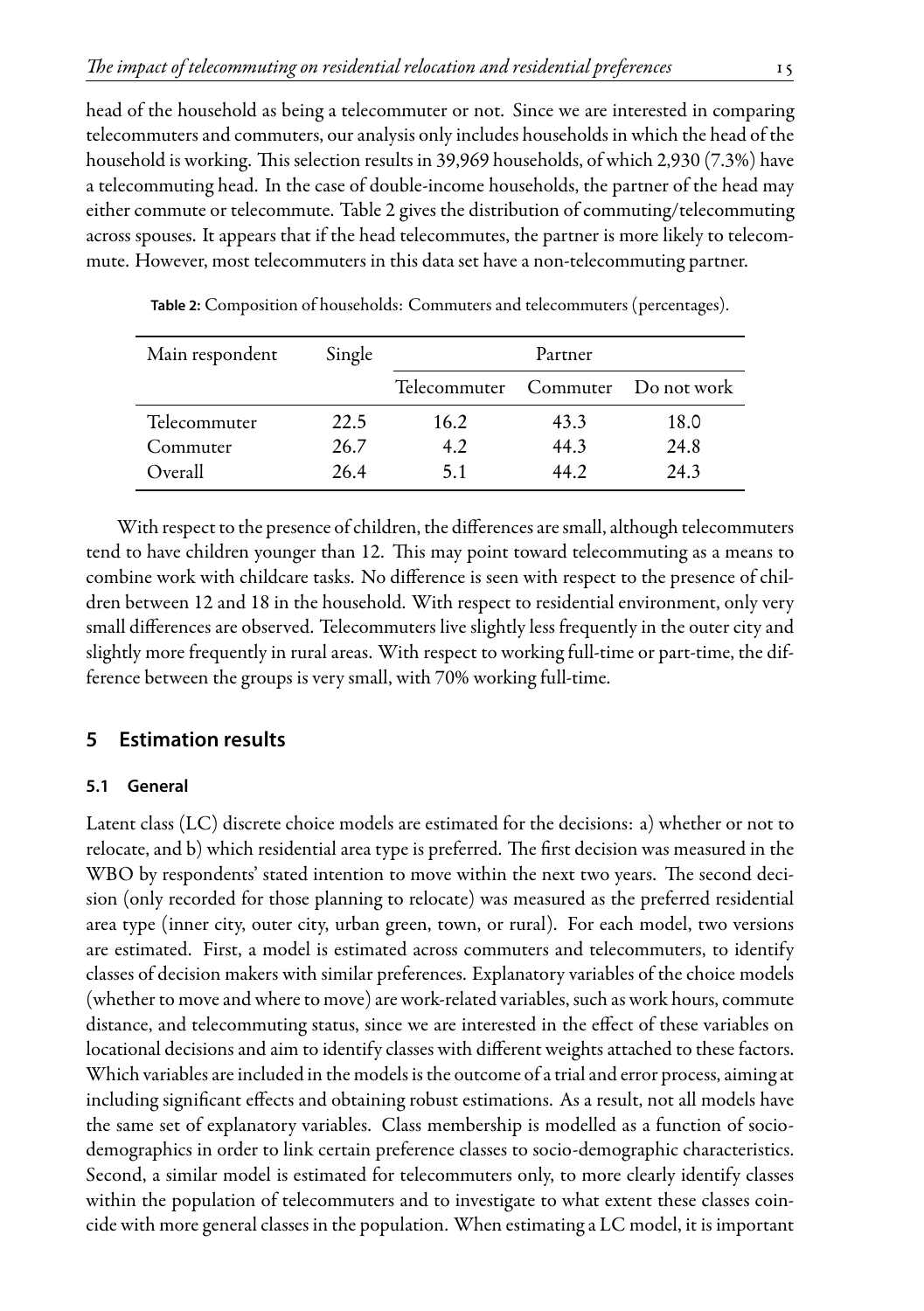| Variable                | Categories     | Commuters (%) | Telecommuters (%) |
|-------------------------|----------------|---------------|-------------------|
| Age                     | $<$ 25 years   | 21.40         | 6.60              |
|                         | 26-25 years    | 28.40         | 29.20             |
|                         | 36-45 years    | 24.70         | 32.20             |
|                         | 46-55 years    | 19.30         | 24.90             |
|                         | > 55 years     | 6.20          | 7.20              |
| Income                  | Low            | 18.50         | 6.80              |
|                         | Medium         | 37.10         | 18.40             |
|                         | High           | 44.40         | 74.80             |
| Education               | Low            | 18.60         | 6.60              |
|                         | Medium         | 53.50         | 37.40             |
|                         | High           | 27.90         | 56.00             |
| Children < 12?          | no             | 73.10         | 61.80             |
|                         | yes            | 26.90         | 38.20             |
| Children 13-18?         | no             | 82.90         | 82.20             |
|                         | yes            | 17.10         | 17.80             |
| Residential environment | urban          | 7.00          | 8.10              |
|                         | outer city     | 38.40         | 35.40             |
|                         | green suburban | 13.20         | 13.80             |
|                         | town           | 30.50         | 29.60             |
|                         | rural          | 10.90         | 13.00             |
| Working full time?      | no             | 28.70         | 30.90             |
|                         | yes            | 71.30         | 71.10             |

**Table 3:** Sample characteristics.

to decide how many classes are to be distinguished. In practice, decisions about the number of classes must strike a balance between the interpretability of the results, the improvement in goodness-of-đt (GOF) (in terms of log-likelihood) relative to the additional degrees of freedom, and possible identiđcation problems in estimating the model. In this study, we used two classes in each case, since this resulted in the most meaningful models. Finally, it is noted that all models were, for computational reasons, estimated on a random subsample of the WBO, consisting of 2,800 observations for the relocation decision model and 1,080 observations for the location choice model.

#### **5.2 Relocation decision model**

#### All commuters

Estimation results of the relocation decision model (commuters and telecommuters) are displayed in Table 4. An MNL model is estimated for comparison. Looking at the MNL model,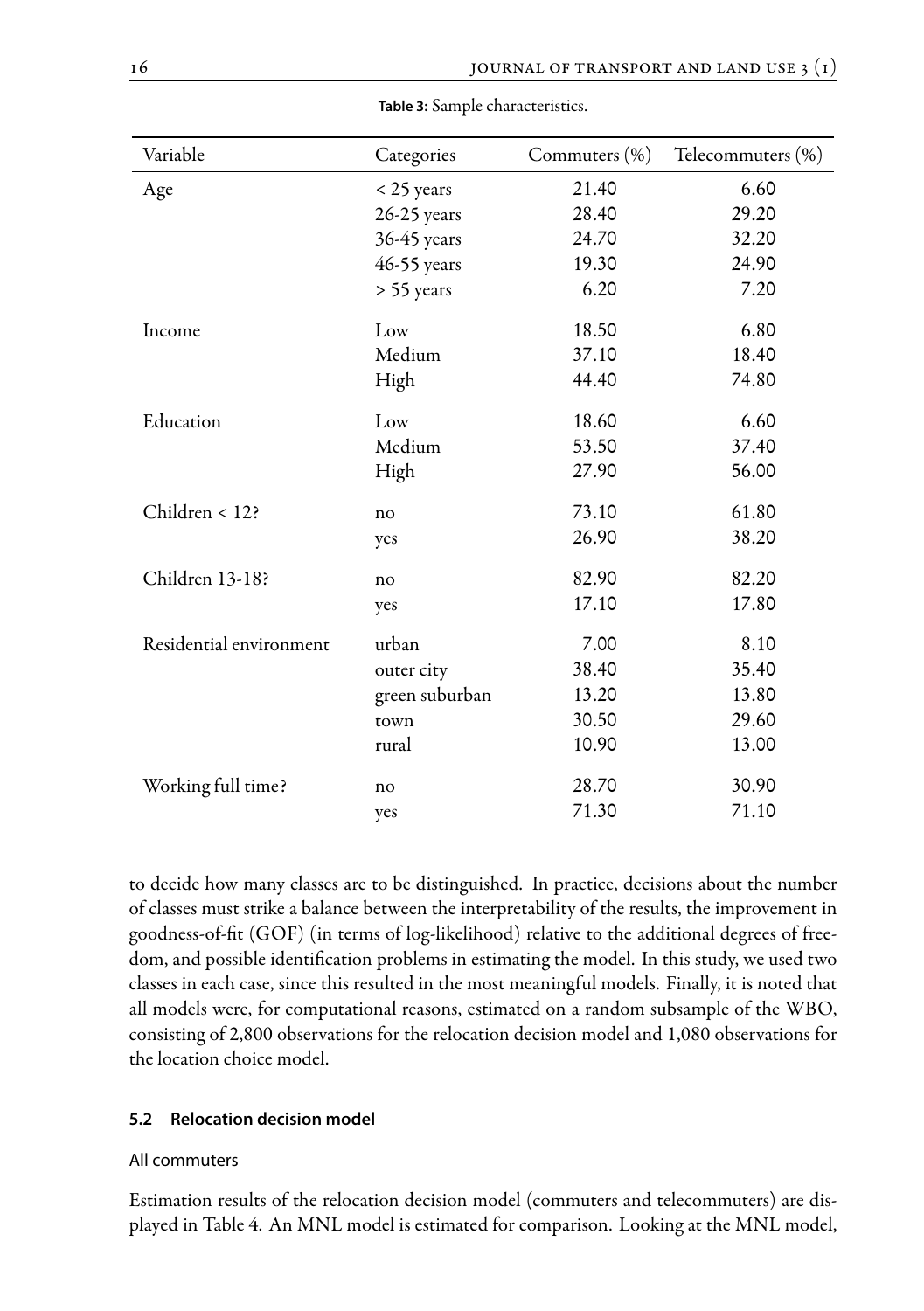it is seen that of the work-related variables, only the working status of the partner has a signiđcant (positive) impact. If the partner has a job, the household is more likely to have relocation plans. This may be due to a need to move closer to the work place of the partner. Alternatively, it can be argued that if the partner has a job, the household income will be larger and there are more opportunities for relocation. According to this model, neither commute distance (of the head or the partner) nor telecommuting status has an impact on the relocation probability.

The LC model results in a GOF improvement of 26.87. The choice models of the two resulting classes, although displaying a similar trend, differ in the weight of different factors. First, commuters in the đrst class are more likely to relocate, as indicated by the constants and by the signs and sizes of the coefficients. In addition, respondents in the first class are even more likely to relocate if their partner has a job. In the second model, this effect is much smaller and only marginally signiđcant. Hence, it appears that two classes of households exist, with different relocation probabilities.

The class membership model suggests that the probability of belonging to Class 1 (more likely to relocate) increases if one lives in a town or rural area or is a homeowner, and decreases if one is younger than 25. Combining the class membership and choice models, it appears that there is a small class of commuters who are less inclined to move, who belong to the younger age category. A possible explanation is that these commuters are young workers with limited options to relocate. Based on the class membership model, 63% of the respondents are predicted to fall into Class 1, and thus belong to the more relocation-prone segment.

An important conclusion from the LC model is that telecommuting status does not have a significant effect on class membership. This suggests that the different classes of commuters, which differ with respect to relocation probability and the effect of the partner's working status, are not related to telecommuting status. Another important đnding is that commute distance is not found to be a reason for relocation for any class.

#### Telecommuters

A similar model was estimated for telecommuters only. ăe MNL version of the model is very similar to the model of all commuters. As with all commuters, relocation probability is higher if the partner has a job. The size of the parameters is also comparable.

The LC model results in a GOF improvement of 47.01. However, the relocation choice models show a different segmentation as for all commuters. The choice model for Class 1 indicates a higher relocation probability if the partner has a job or if commute distance is longer, suggesting a higher sensitivity for commute distance. The second choice model suggests that relocation probability decreases with increasing commute distance. A potential explanation is that telecommuters in this class prefer attractive residential environments that are further away from their work locations. A longer commute would then be related to a more attractive environment and a lower relocation probability. In fact, this would support the third hypothesis. Looking at the expected commute distance in each class (i.e. the average commute distance weighted by class membership probability), we note that these are almost identical (36.76 km for Class 1, 36.78 km for Class 2), suggesting that it is not so much a difference in commute distance but rather a difference in its appreciation that causes the difference in sign. Also, with average vales of the explanatory variables, the Class 1 model implies a larger probability to relocate. Thus Class 1 represents telecommuters who are more sensitive to distance, whereas Class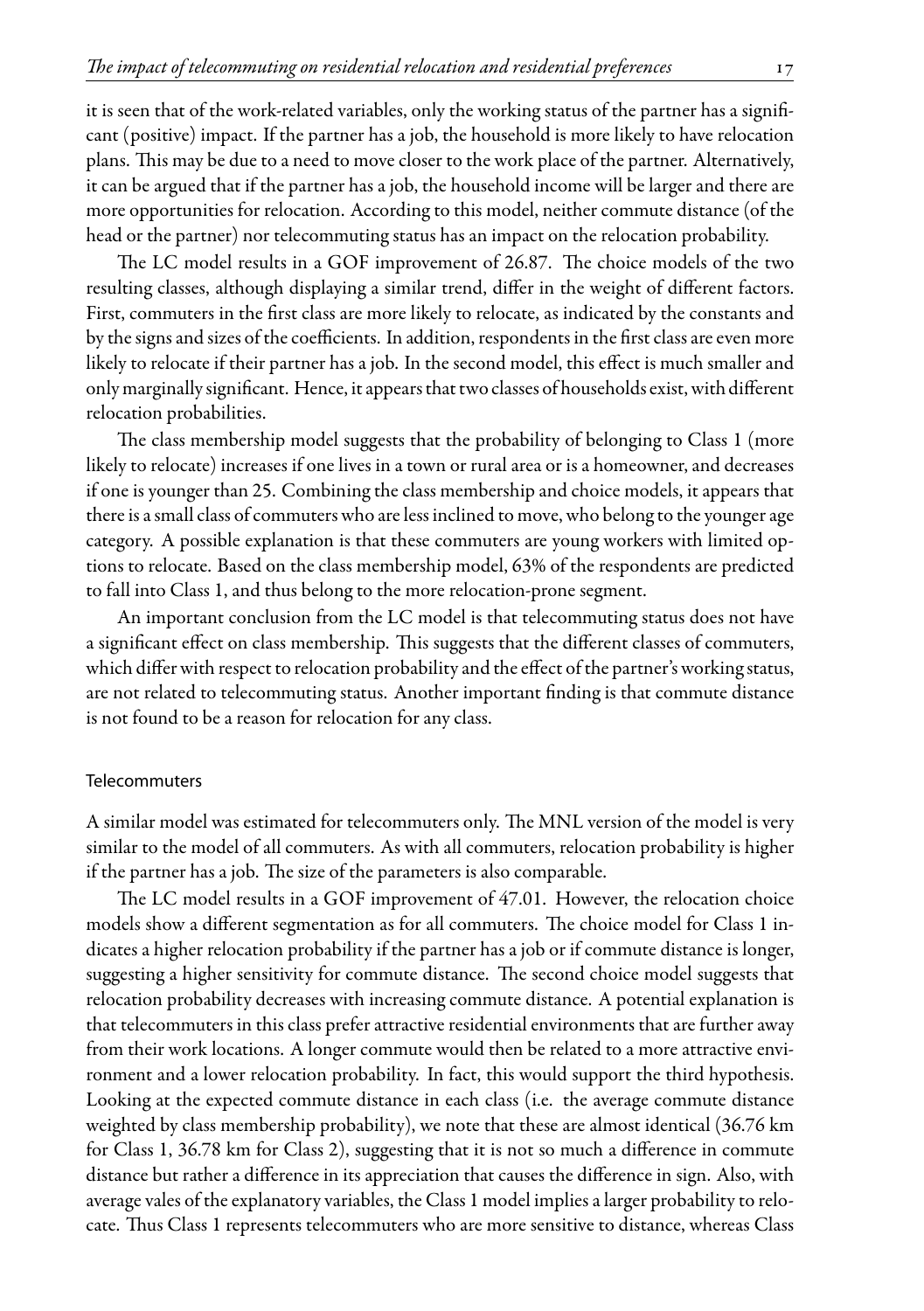|                            |         | All commuters |                    | Telecommuters |
|----------------------------|---------|---------------|--------------------|---------------|
|                            |         |               | <b>MNL</b> Model   |               |
|                            | β       | $t$ -stat     | β                  | $t$ -stat     |
| Constant                   | 1.31    | 17.12         | 1.41               | 13.73         |
| Commute distance           | 0.01    | 0.51          | 0                  | $-0.22$       |
| Commute distance partner   | $-0.01$ | $-0.36$       | 0                  | 0.15          |
| Partner works              | 0.72    | 5.86          | 0.61               | 4.92          |
| <b>GOF</b>                 |         | $-1224.91$    |                    | $-1117.79$    |
| Adj. $R^2$                 |         | 0.36          |                    | 0.42          |
| n                          |         | 2800          |                    | 2800          |
|                            |         |               | Latent Class Model |               |
| Choice model, class 1:     | β       | $t$ -stat     | β                  | $t$ -stat     |
| Constant                   | 1.77    | 13.49         | 1.51               | 10.47         |
| Commute distance           | 0       | 0.77          | 0.01               | 2.08          |
| Commute distance partner   | 0       | 0.21          | 0                  | $-1.17$       |
| Partner works              | 1.3     | 4.69          | 1.37               | 6.07          |
| Choice model, class 2:     | $\beta$ | $t$ -stat     | β                  | $t$ -stat     |
| Constant                   | 0.84    | 9.58          | 1.08               | 8.32          |
| Commute distance           | 0       | $-0.51$       | $-0.01$            | $-4.03$       |
| Commute distance partner   | 0       | $-0.69$       | 0                  | 1.8           |
| Partner works              | 0.22    | 1.68          | $-0.25$            | $-1.6$        |
| Class membership, class 1: | γ       | $t$ -stat     | γ                  | $t$ -stat     |
| Constant                   | $-0.32$ | $-0.66$       | $-0.54$            | $-1.07$       |
| Lives in town or rural     | 1.36    | 2.97          | 0.83               | 1.95          |
| Children in household      | $-0.39$ | $-0.92$       | 0.47               | 1.29          |
| Homeowner                  | 1.57    | 3.4           | $\overline{2}$     | 4.2           |
| Low Income                 | $-0.79$ | $-1.19$       | 1.84               | 1.46          |
| Age < 25                   | $-1.69$ | $-2.65$       | $-1.64$            | $-4.09$       |
| High education             | $-0.65$ | $-1.58$       |                    |               |
| Works part-time            | 0.7     | 1.4           |                    |               |
| Telecommuter               | 0.07    | 0.13          |                    |               |
| Relocated < 2 years        |         |               | 1.51               | 2.95          |
| <b>GOF</b>                 |         | -1198.04      |                    | $-1070.78$    |
| Adj. $R^2$                 |         | 0.38          |                    | 0.45          |
| п                          |         | 2800          |                    | 2800          |

**Table 4:** Estimation results for relocation probability models.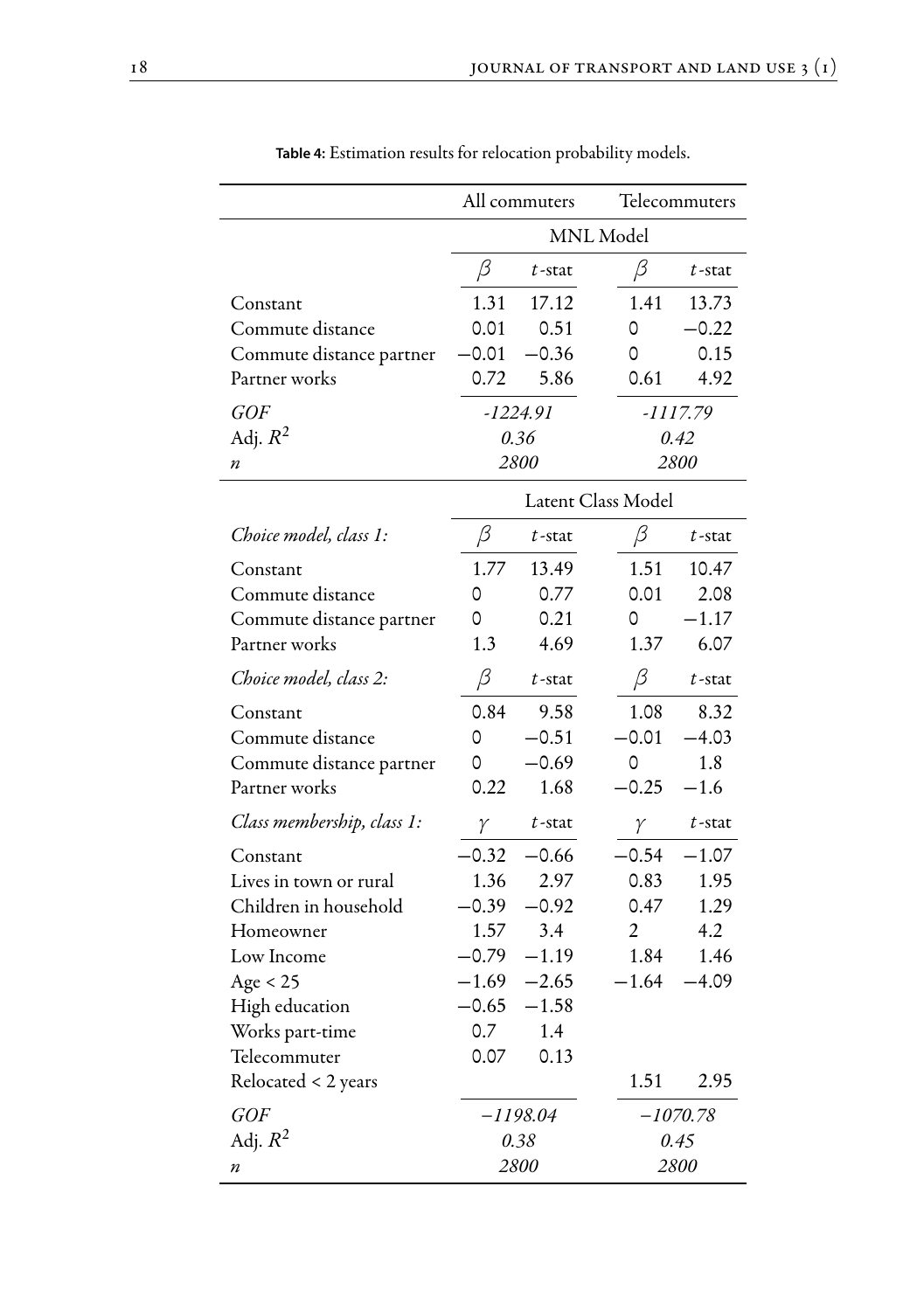2 represents telecommuters accepting a long commute distance. In addition, having a working partner increases the relocation probability in the first choice model.

The class membership model suggests that telecommuters who live in a town or rural setting, are homeowners, and have recently moved are more likely to fall into the distance-sensitive Class 1. Young telecommuters are less likely to fall into the distance-sensitive class. Hence, an important observation is that taste heterogeneity exists among telecommuters with respect to their distance sensitivity, suggesting that the hypotheses raised earlier cannot be accepted or rejected uniformly for all telecommuters. Based on the class membership model, 74% of the telecommuters are predicted to fall into the more distance-sensitive and more relocation-prone group. The minority will thus be likely to accept longer commute distances.

#### **5.3 Residential area type choice**

#### All commuters

The MNL model of residential location choice (Table 5) indicates that current commute distance does not affect the preferred residential type, and neither does the partner's working status. The presence of children in the household, however, increases the preference for all residential types relative to the inner city. The preference for the outer city and urban green environment increases most strongly with the presence of children, which can be understood in terms of parents' desire for a safe environment in which children can play and of the supply of family houses with gardens.

The LC model (Table 6) results in a GOF improvement of 130.91. The LC model distinguishes two classes, representing different types of commuters. The first class has, if there are no children in the household and assuming normal commute distances, a stronger preference for the outer city and a very low preference for town and rural settings. If respondents have children, they have a relatively stronger preference for outer city, urban green, town, and rural settings. A longer current commute time leads to a preference for a town environment, probably reflecting the current residential type.

The second class has a relatively strong preference for town over the other settings. In this class, the presence of children leads to a higher preference for a rural setting. To summarise, the first class seems to represent a suburban orientation, whereas the second class represents a more town/rural orientation.

The class-membership model indicates that respondents currently living in the inner or outer city are more likely to belong to Class 1, which coincides with the preference for outer city and urban green. Thus, commuters who currently live in an urban setting prefer suburban over rural settings. The effect of telecommuting is not statistically significant. Hence, the classes do not clearly coincide with telecommuting status. Based on the class-membership model, 55% of the respondents are predicted to fall into Class 1.

#### Telecommuters

The MNL model of location choice (Table 5) estimated for telecommuters suggests that, discarding the effects of partners' working status and having children, telecommuters would have a preference toward the outer city and strongly dislike a rural setting. With children and a working partner, which affect residential preferences in similar ways, the town and rural envi-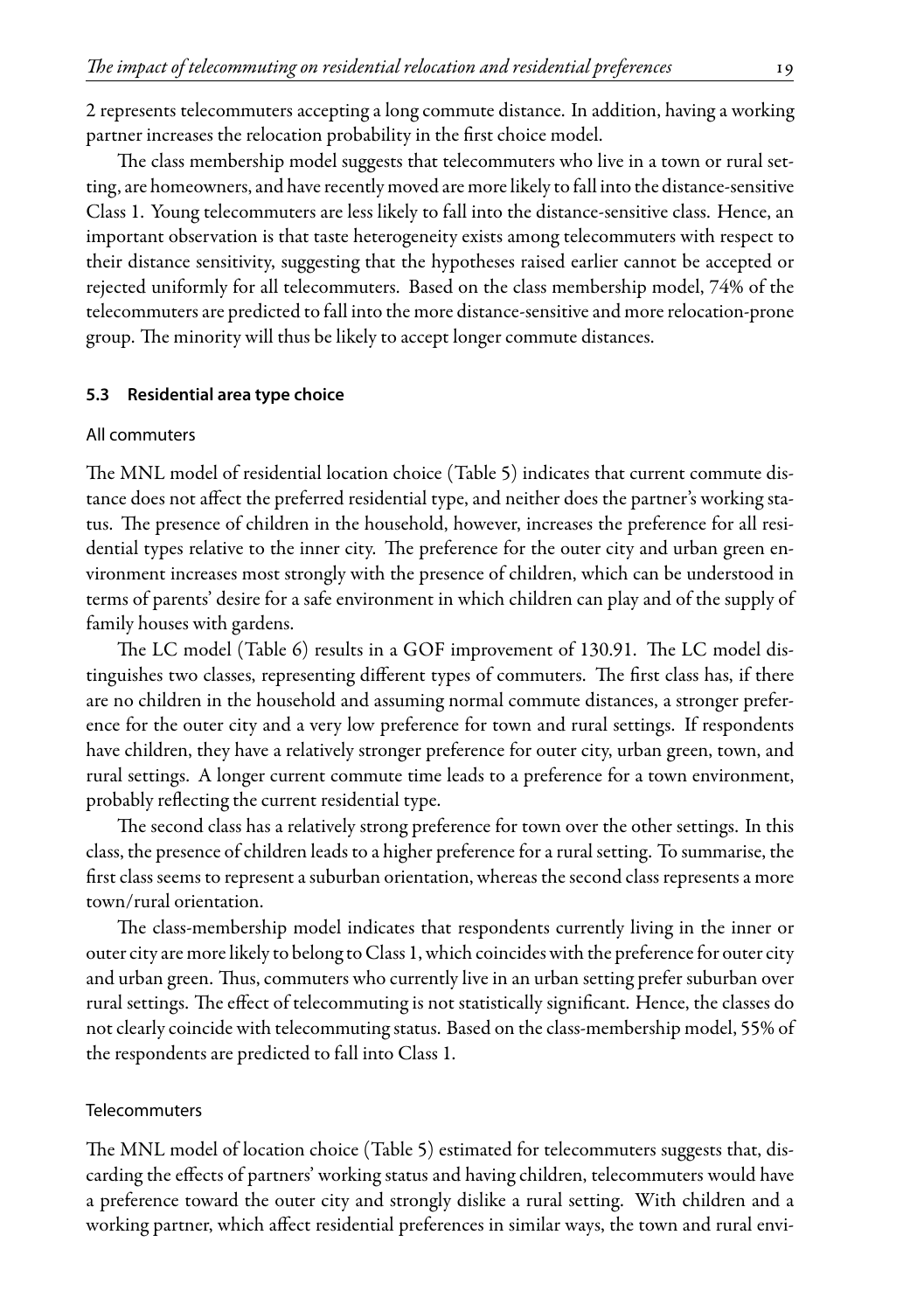|                          |                | All commuters |         | Telecommuters |
|--------------------------|----------------|---------------|---------|---------------|
| MNL-model                | β              | $t$ -stat     | β       | $t$ -stat     |
| Outer city:              |                |               |         |               |
| Constant                 | 0.44           | 4.02          | 0.47    | 3.49          |
| Commute distance partner |                |               | $\circ$ | $-0.68$       |
| Partner works            |                |               | 0.37    | 1.38          |
| Commute distance         | 0              | 0.14          | 0       | $-1.5$        |
| Children in household    | 0.84           | 3.85          | 0.66    | 2.38          |
| Urban green:             |                |               |         |               |
| Constant                 | $-0.37$        | $-2.84$       | $-0.03$ | $-0.17$       |
| Commute distance partner |                |               | $-0.01$ | $-1.83$       |
| Partner works            |                |               | 0.54    | 1.94          |
| Commute distance         | 0.02           | 0.78          | 0       | 0.46          |
| Children in household    | 1.16           | 4.93          | 0.85    | 2.97          |
| Town:                    |                |               |         |               |
| Constant                 | $-0.32$        | $-2.51$       | 0.12    | 0.87          |
| Commute distance partner |                |               | $-0.01$ | $-1.14$       |
| Partner works            |                |               | 0.5     | 1.8           |
| Commute distance         | 0.03           | 1.12          | 0       | $-0.21$       |
| Children in household    | 0.66           | 2.66          | 0.48    | 1.65          |
| Rural:                   |                |               |         |               |
| Constant                 | $-1.86 - 8.37$ |               | $-0.99$ | $-5.16$       |
| Commute distance partner |                |               | 0       | $-0.39$       |
| Partner works            |                |               | 0.86    | 2.59          |
| Commute distance         | 0.02           | 0.36          | 0       | $-0.1$        |
| Children in household    | 1.24           | 3.57          | 0.45    | 1.25          |
| <b>GOF</b>               |                | $-1733.06$    |         | $-1659.11$    |
| Adj. R2                  |                | 0.1           |         | 0.04          |
| n                        |                | 1080          |         | 1080          |

**Table 5:** Estimation results for residential area type choice models.

ronment become more popular, although urban green and outer city remain the most preferred residential types.

The LC model (Table 6) results in a significant GOF increase of 94.46. According to the choice model of the đrst class, a strong preference exists for the outer city, and a low preference for the town and rural areas, reflecting an urban preference. This order in preference is observed for every combination of partner working status and presence of children. The presence of children leads to a stronger preference for all residential types relative to the inner city, but most strongly for urban green and rural environments. A long current commute distance is associated with a higher preference for a rural environment, probably reflecting the current residential type.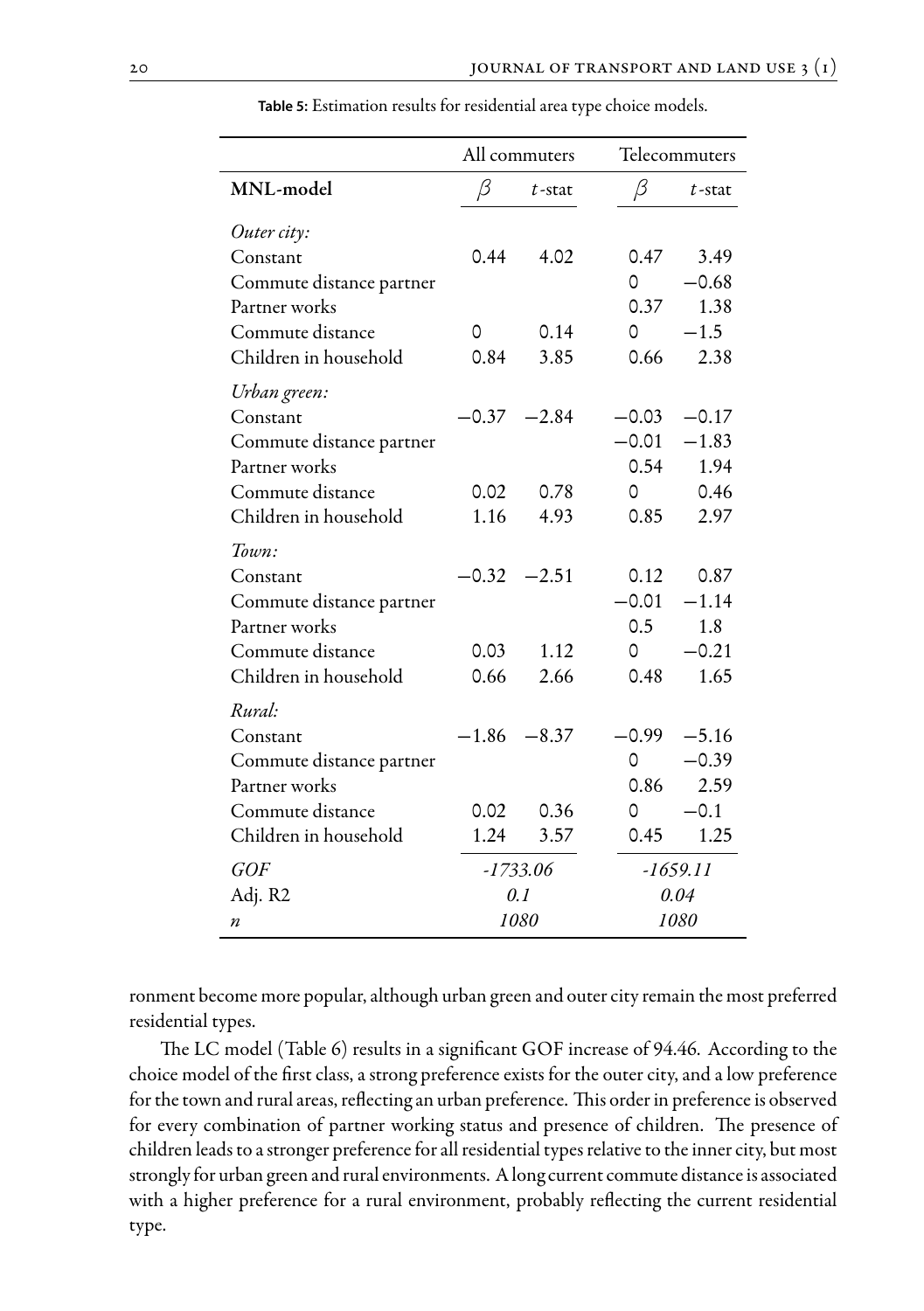|                                      |                |               | Choice Model: Class 1               |                | Choice Model: Class 2       |
|--------------------------------------|----------------|---------------|-------------------------------------|----------------|-----------------------------|
|                                      |                | All commuters | Telecommuters                       | All commuters  | Telecommuters               |
|                                      | β              | $t$ -stat     | β<br>$t$ -stat                      | β<br>$t$ -stat | β<br>$t$ -stat              |
| Outer city:                          |                |               |                                     |                |                             |
| Constant<br>Commute distance partner | 0.47           | 4.31          | 3.18<br>0.46<br>$-0.99$<br>$\Omega$ | 0.16<br>0.6    | 2.48<br>0.5<br>0.01<br>0.51 |
| Partner works                        |                |               | 0.32<br>1.22                        |                | 0.64<br>1.31                |
| Commute distance                     | 0              | 0.1           | $-0.01 - 1.71$                      | 0.02<br>0.41   | $-0.36$<br>0                |
| Children in household                | 0.82           | 3.79          | 0.92<br>3.05                        | 0.67<br>0.07   | $-0.01 - 0.04$              |
| Urban green:                         |                |               |                                     |                |                             |
| Constant                             | $-0.3$         | $-2.28$       | $-0.04 -0.24$                       | $-0.93 - 2.75$ | 0.1<br>0.45                 |
| Commute distance partner             |                |               | $-0.01 - 1.64$                      |                | $-0.01 - 0.53$              |
| Partner works                        |                |               | 0.83<br>0.24                        |                | 2.87<br>1.4                 |
| Commute distance                     | 0.02           | 0.6           | 1.02<br>0                           | 0.05<br>0.94   | 0<br>$-0.81$                |
| Children in household                | 1.07           | 4.49          | 4.12<br>1.24                        | 2.23<br>2.58   | $-0.01 - 0.01$              |
| Town:                                |                |               |                                     |                |                             |
| Constant                             | $-1.43 -7.9$   |               | $-1.06 - 5.12$                      | 1.53<br>7.06   | 1.42<br>7.82                |
| Commute distance partner             |                |               | $-0.02 -1.47$                       |                | 0<br>0.21                   |
| Partner works                        |                |               | 0.35<br>0.87                        |                | 1.21<br>2.72                |
| Commute distance                     | 0.06           | 1.96          | 0.96<br>0                           | $-0.03 -0.75$  | $-0.01 -2.11$               |
| Children in household                | 0.89           | 2.91          | 0.86<br>2.12                        | 1.93<br>2.45   | $-0.39 -1.12$               |
| Rural:                               |                |               |                                     |                |                             |
| Constant                             | $-2.34 - 8.38$ |               | $-2.37 -7.43$                       | $-0.37 - 1.24$ | 0.45<br>2.07                |
| Commute distance partner             |                |               | 0.51<br>0                           |                | 0.09<br>0                   |
| Partner works                        |                |               | 0.24<br>0.5                         |                | 1.85<br>$\overline{4}$      |
| Commute distance                     | 0.02           | 0.27          | 2.31<br>0.01                        | $-0.05 -0.88$  | $-0.01 -3.17$               |
| Children in household                | 0.58           | 1.2           | 3.65<br>1.71                        | 2.96<br>3.57   | $-1.03 -2.34$               |

| <b>Table 6:</b> Estimation results for residential area type choice models |  |  |  |  |  |  |  |
|----------------------------------------------------------------------------|--|--|--|--|--|--|--|
|----------------------------------------------------------------------------|--|--|--|--|--|--|--|

|                  |               | Class Membership: Class 1 |                |               |
|------------------|---------------|---------------------------|----------------|---------------|
|                  | γ             | $t$ -stat                 | γ              | $t$ -stat     |
| Constant         | $-1.22 -2.15$ |                           | 1.01           | 1.39          |
| Rural            |               |                           | $-6.24 - 4.62$ |               |
| Urban            | 4.88          | 5.74                      |                |               |
| Age $<$ 25       | 0.44          | 0.74                      | 0.68           | 0.82          |
| Works part-time  | 0.45          | 0.76                      |                |               |
| Telecommutes     | 0.8           | 0.73                      |                |               |
| Low Income       |               |                           | 2.28           | 1.8           |
| Age > $45$       |               |                           | 2.21           | 1.29          |
|                  |               | All commuters             |                | Telecommuters |
| <i>GOF</i>       |               | $-1602.15$                |                | $-1564.65$    |
| Adj. $R^2$       |               | 0.17                      |                | 0.09          |
| $\boldsymbol{n}$ |               | 1080                      |                | 1080          |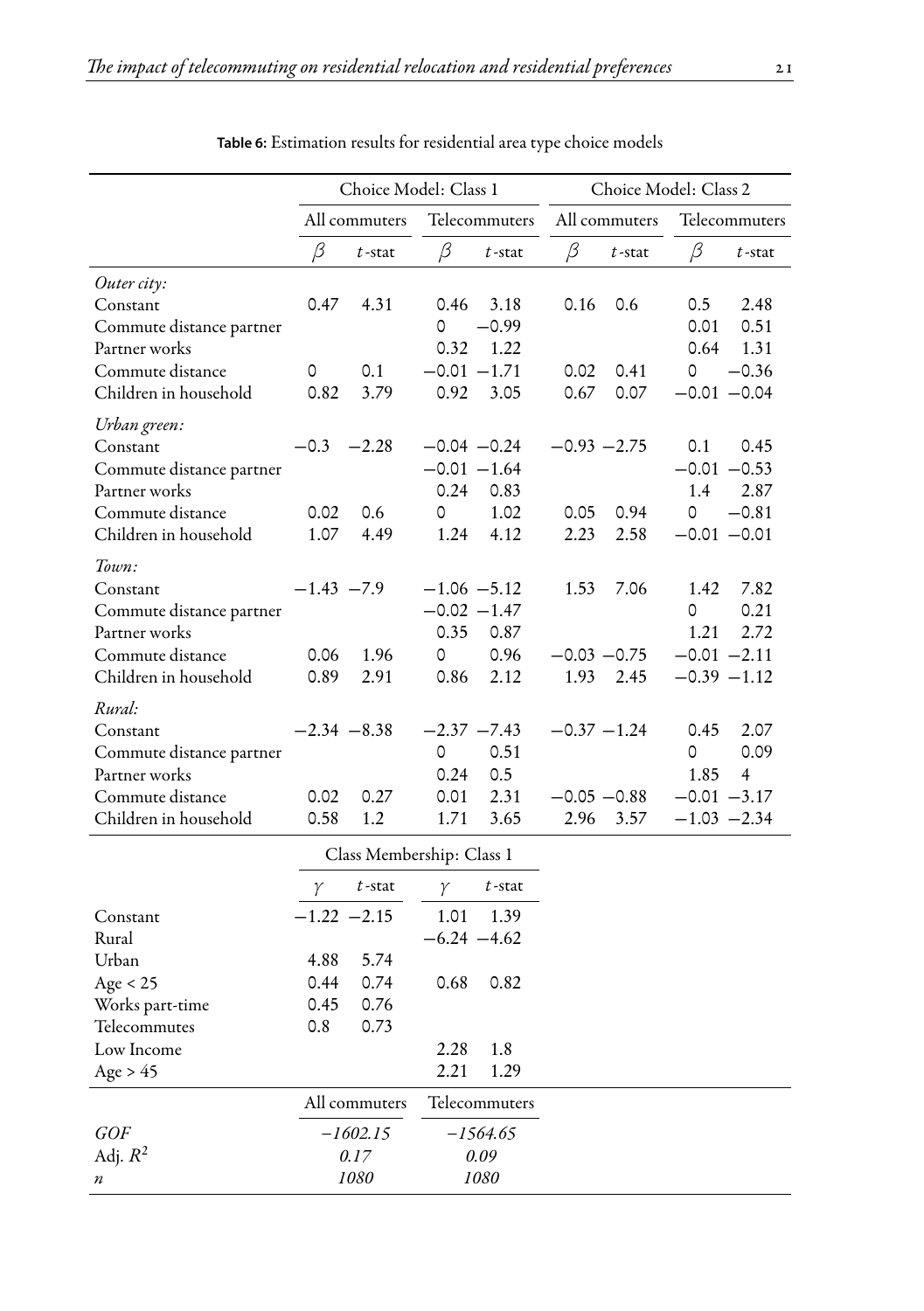The second class choice model indicates a strong preference for the town environment and less for the outer city and rural environment for different combinations of partners' working status and presence of children. In this model, the effect of the partner having a job is signiđcant in three cases, suggesting a stronger preference for urban green, town, and rural settings. A longer current commute distance in this class leads to a lower preference for town and rural settings, indicating an intention to reduce the commute distance by living in more centrally located areas. The presence of children in this model leads to a lower preference for rural settings. To summarise, the đrst class represents decision makers with a preference for an (sub)urban setting, who divert to town and rural settings in the presence of children and when accustomed to longer commute distances. The second class is more town-oriented, provided that commute distances are not too long.

The class-membership model indicates that telecommuters' class membership strongly depends on their characteristics. Low-income telecommuters are more likely to fall into the đrst (urban-oriented) class, whereas telecommuters from rural settings are logically more likely to fall into the second class. The class-membership model predicts that 58% of the telecommuters fall into the đrst urban-oriented class.

#### **6 Conclusions and discussion**

This paper has explored residential preferences of telecommuters and compared them to commuters' residential preferences in general. The specific aim has been to find out if telecommuters are more or less uniform in their residential preferences or if, alternatively, speciđc classes of telecommuters exist that differ in their relocation probability and residential preferences. In particular, it is hypothesised that telecommuting can either be a permanent state, in which telecommuting allows one to combine a longer commute distance with a more attractive residential setting, or a state to temporarily overcome a long commute, in anticipation of a job or residential change.

To test both hypotheses, latent class discrete choice models of residential relocation probability and residential area type choice were estimated. These models allow for the identification of latent classes characterised by particular preferences. With respect to relocation probability, the MNL models estimated for all commuters and for telecommuters only are remarkably similar, and telecommuting is not found to be a significant factor for relocation. This suggests that telecommuters are not more likely to relocate than regular commuters. The LC model estimated for telecommuters, however, suggests that two classes of telecommuters exist. One class includes relatively more rural telecommuters and homeowners and is distance-sensitive, whereas the other class includes relatively more young telecommuters and is less distance-sensitive.

With respect to residential preferences, the estimated model for all commuters suggests the existence of a more (sub)urban-oriented class and a more town/rural-oriented class, where telecommuting tends to be positively associated with a (sub)urban preference. A separate model for telecommuters suggests that this group can be divided into two classes: one more suburbanoriented and one more rural-oriented.

In terms of the hypotheses that were put forward, the models suggest that telecommuters cannot be treated as one uniform group, but instead show considerable heterogeneity. Differences in relocation probability and residential preference could possibly be attributed to differences in the motivation for telecommuting, as hypothesised. Thus, the results make clear that in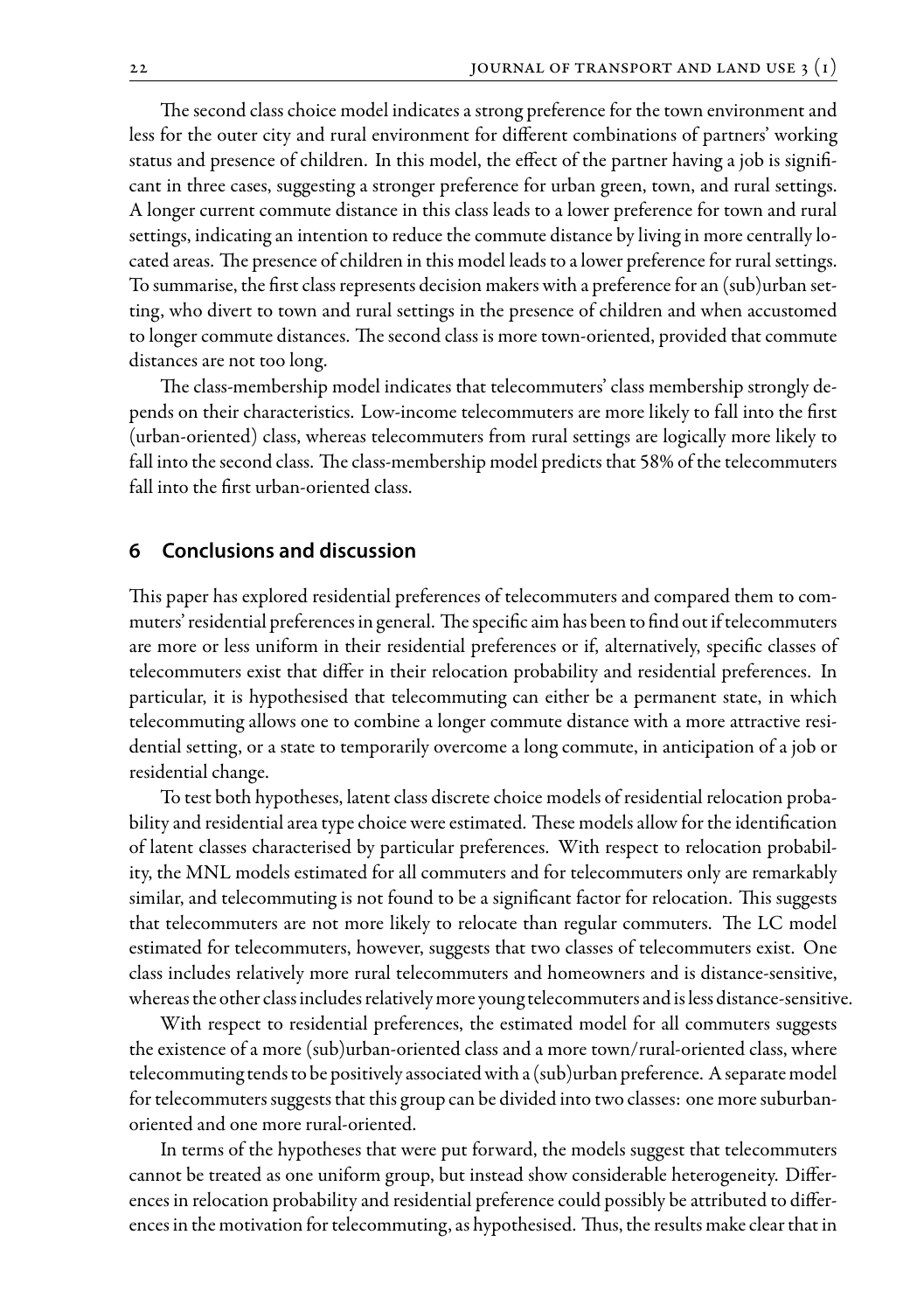order to understand the impact of telecommuting on residential patterns, it is important to distinguish different types of telecommuters. To properly assess such effects, however, additional analyses will be necessary.

First, in this analysis, we could only use relocation as a dependent variable and regarded telecommuting status as given. In reality, however, it is possible (see H2) that workers decide about residential location and telecommuting status as a joint decision. This implies that also commuters who currently do not telecommute may base their residential decision on a future telecommuting state. In addition, we have treated commute distance as given. In reality, workers may not only change residence, but also change jobs in return to a long commute, and may include the opportunity to telecommute in their job choice. Consequently, future analyses should treat decisions to change residence, change job, and change telecommuting status in mutual coherence, preferably using retrospective data on all these aspects.

# **References**

- <span id="page-16-4"></span>Arentze, T. and H. Timmermans. 2007. Congestion pricing scenarios and change of job or residential location: Results of a stated adaptation experiment. *Journal of Transport Geography*, 15(1):56–61. [doi: 10.1016/j.jtrangeo.2006.02.013](http://dx.doi.org/10.1016/j.jtrangeo.2006.02.013).
- <span id="page-16-11"></span>Bagley, M. N., P. L. Mokhtarian, and R. Kitamura. 2002. A methodology for the disaggregate, multidimensional measurement of residential neighbourhood type. *Urban Studies (Routledge)*, 39(4):689–704. [doi: 10.1080/00420980220119525.](http://dx.doi.org/10.1080/00420980220119525)
- <span id="page-16-5"></span>Bhat, C. R. and J. Guo. 2004. A mixed spatially correlated logit model: Formulation and application to residential choice modeling. *Transportation Research Part B: Methodological*, 38(2):147–168. [doi: 10.1016/S0191-2615\(03\)00005-5](http://dx.doi.org/10.1016/S0191-2615(03)00005-5).
- <span id="page-16-2"></span>Bina, M. and K. Kockelman. 2006. Location choice vis-a-vis transportation: The case of recent homebuyers and apartment dwellers. Paper presented to IATBR conference, Kyoto.
- <span id="page-16-0"></span>Brown, L. A. and E. G. Moore. 1970. The intra-urban migration process: A perspective. *GeograĖska Annaler. Series B, Human Geography*, 52(1):1–13. URL [http://www.jstor.org/](http://www.jstor.org/stable/490436) [stable/490436](http://www.jstor.org/stable/490436).
- <span id="page-16-1"></span>Clark, W. and J. Onaka. 1983. Life cycle and housing adjustment as explanations of residential mobility. *Urban Studies*, 20:47–57.
- <span id="page-16-9"></span>Couclelis, H. 2003. Housing and the new geography of accessibility in the information age. *Open House International*, 28(4):7–13.
- <span id="page-16-3"></span>Dökmeci, V. and L. Berköz. 2000. Residential-location preferences according to demographic characteristics in Istanbul. *Landscape and Urban Planning*, 48(1-2):45– 55. [doi:](http://dx.doi.org/10.1016/S0169-2046(99)00080-8) [10.1016/S0169-2046\(99\)00080-8.](http://dx.doi.org/10.1016/S0169-2046(99)00080-8)
- <span id="page-16-10"></span>Ernst & Young. ICT Barometer about ICT and teleworking (Dutch). URL [http://www.](http://www.ict-barometer.nl) [ict-barometer.nl.](http://www.ict-barometer.nl)
- <span id="page-16-8"></span>Ettema, D. and L. Verschuren. 2007. Multitasking and value of travel time savings. *Transportation Research Record*, 2010(1):19–25. [doi: 10.3141/2010-03](http://dx.doi.org/10.3141/2010-03).
- <span id="page-16-6"></span>Guo, J. Y. and C. R. Bhat. 2007. Operationalizing the concept of neighborhood: Application to residential location choice analysis. *Journal of Transport Geography*, 15(1):31–45. [doi:](http://dx.doi.org/10.1016/j.jtrangeo.2005.11.001) [10.1016/j.jtrangeo.2005.11.001.](http://dx.doi.org/10.1016/j.jtrangeo.2005.11.001)
- <span id="page-16-7"></span>Kenyon, S. and G. Lyons. 2007. Introducing multitasking to the study of travel and ICT: Examining its extent and assessing its potential importance. *Transportation Research Part A:*